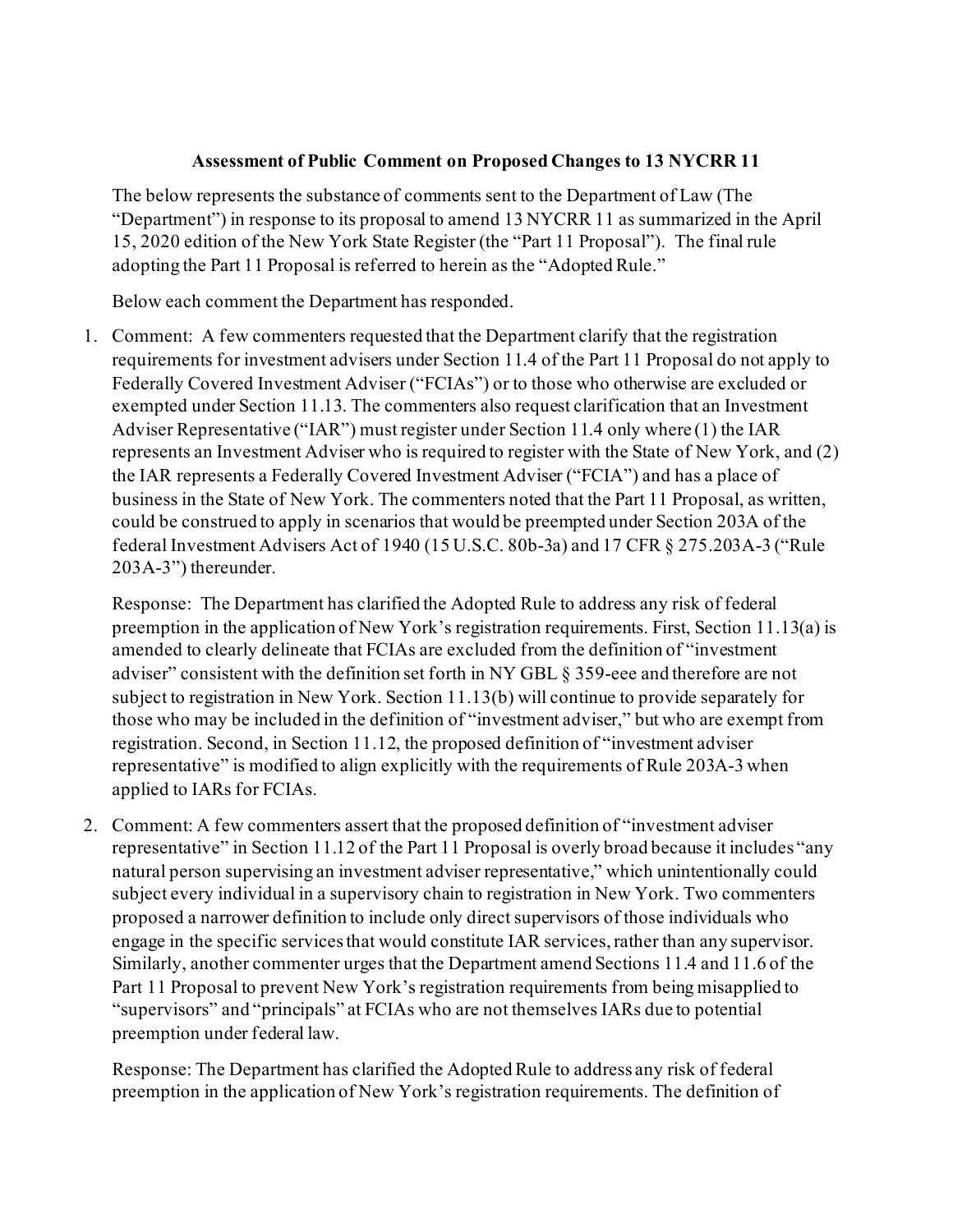"investment adviser representative" has been modified to strike the language "[a]ny natural person supervising any investment adviser representative is deemed to be an investment adviser representative and is subject to the same examination and registration requirements…." To narrow registration to direct supervisors of IARs, the Department has amended Section 11.12 to define specifically the term "supervisor" as a "natural person who directly supervises one or more natural persons associated with an investment adviser in their capacity as investment adviser representatives." The term also incorporates the updated definition of "investment adviser" that is consistent with GBL § 359-eee to avoid preemption by federal law.

3. Comment: One commenter urged the Department to modify the proposed definition of "solicitor" under Section 11.12(j) from a person who introduces prospective investors to investment advisers "as part of their regular business" to one who does so "on a regular basis." The commenter believes the former phrase may cause confusion with respect to persons excluded from the definition of investment adviser due to their activity being "solely incidental" to their regular profession.

Response: The Department does not believe clarification is necessary as the definition of Solicitor in 13 NYCRR 11.12 (j) of the Part 11 Proposal excludes those who fall under an enumerated exception under GBL § 359-eee(1)(a). GBL § 359-eee(1)(a)(2) and (3) carve out lawyers, accountants, engineers and teachers whose performance of investment advisory services are solely incidental to their practice and brokers or dealers whose conduct is similarly incidental and who receive no special compensation for such conduct. To the extent a person does not fall into any excluded category and otherwise meets the definition of solicitor, such person is required to register with New York.

The commenter's proposed modification also would increase uncertainty as to what constitutes "a regular basis" triggering a duty to register. This includes likely questions over the frequency of solicitation activities, the number of investment advisers for whom a solicitor seeks investors, and a solicitors' ongoing efforts to have investment advisers engage them to locate prospective clients.

In addition, the definition of "solicitor" in the Part 11 Proposal is consistent with the federal definition set forth in 17 CFR § 275.206(4)-3 ("Rule 206(4)-3"). Specifically, Rule 206(4)-3 defines a solicitor as "any person who, directly or indirectly, solicits any client for, or refers any client to, an investment adviser" and does not condition the definition by the regularity of the solicitor's business.

4. Comment: Two commenters requested that the Department modify the Part 11 Proposal to exclude from state registration requirements those solicitors whose sole activity for FCIAs is making referrals and who are not IARs. One commenter asserts that state registration requirements only would apply to third-party solicitors, and not to any solicitor who is a supervised person of an FCIA. The commenter further asserts that state registration of third-party solicitors is unnecessary because the current federal framework sufficiently protects investors.

Response: The Department declines to incorporate the commenters' requested modifications. As a general matter, a solicitor who is a supervised person for an FCIA and operates from a place of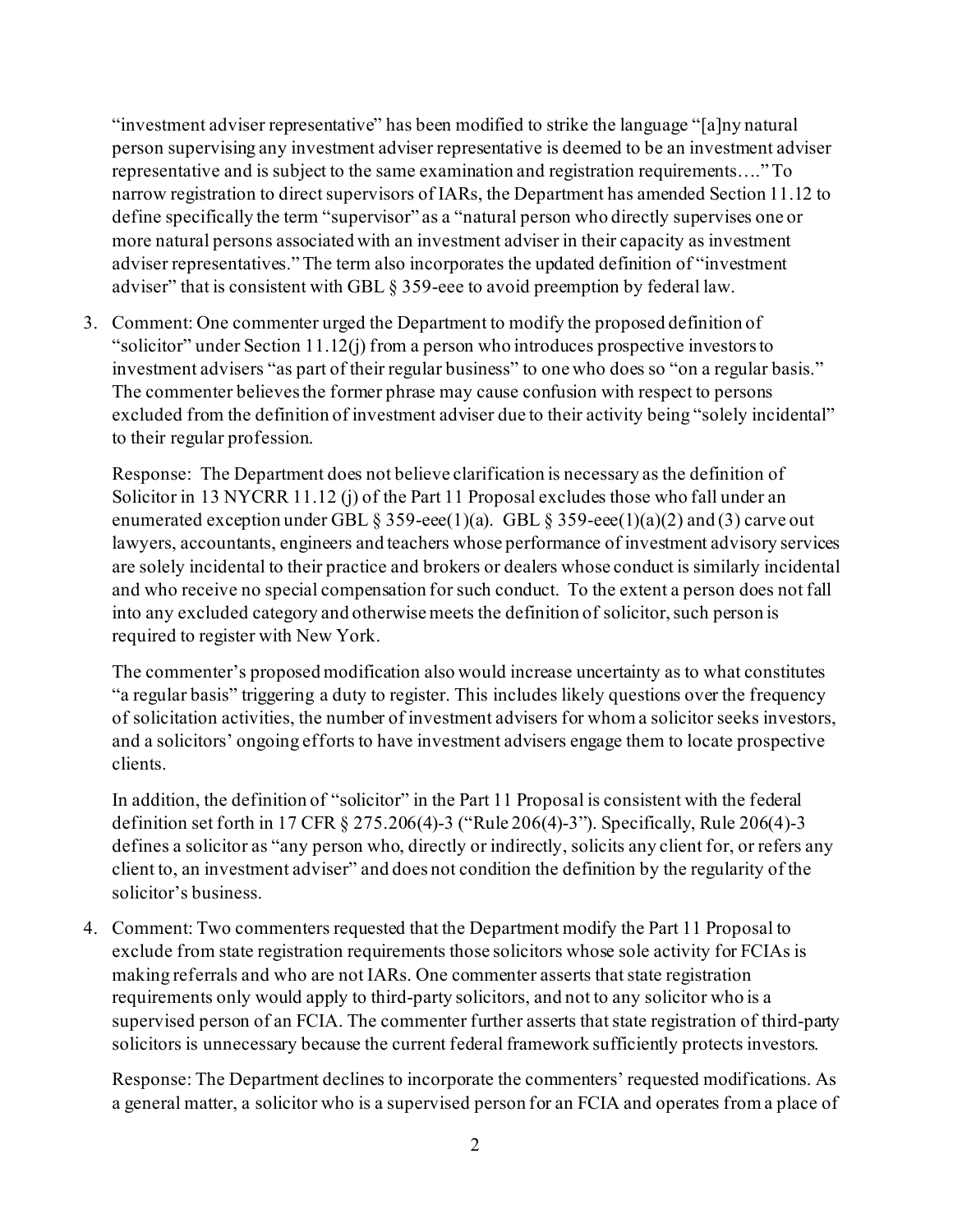business within the state also is an IAR and subject to registration, so there is no additional solicitor requirement for that person. As to third-party solicitors engaged by either an FCIA or an investment adviser, or both, the Department believes it serves the public interest to require registration, disclosure and minimum examination requirements.

Further, FCIA oversight of third-party solicitors has not proven consistently adequate. The SEC's Office of Compliance Inspections and Examinations recently published a risk alert<sup>[1](#page-2-0)</sup> in which it identified common deficiencies cited by the SEC staff regarding the use of third-party solicitors. These include inadequate provision of disclosure documents, failure to obtain required client acknowledgments, incomplete solicitation agreements, and insufficient bases for FCIAs to believe that solicitors had complied with the solicitation agreements. The Department therefore believes additional transparency and minimum competency requirements are appropriate.

5. Comment: A few commenters have urged the Department to expand the examination waivers to grandfather all individuals who were providing investment advisory services in New York on or before the effective date of the Part 11 Proposal. The commenters believe the waiver should apply to IARs both for New York-registered investment advisers and for FCIAs where the IAR's operate in the state. The commenters also propose applying the waiver with no minimum lookback period for prior experience or past registration.

Response: The Department agrees that some expansion of the examination waiver is appropriate and has modified the Adopted Rule accordingly. In Section 11.7(a), the waiver for persons registered in jurisdictions outside of New York has been modified to cover individuals registered in any jurisdiction, including New York. The waiver still requires those persons to have been continuously registered in those jurisdictions for at least two years prior to the date of their registration filings in New York and with no lapse in registration exceeding two years. In addition, they must not be now, or in the preceding 10 years have been, subject to any regulatory or civil action, proceeding or arbitration requiring disclosure on Form U4.

Section 11.7(b) separately provides a special waiver that exempts individuals who (i) acted as investment adviser representatives in the regular course of business, (ii) from a place of business in New York, and (iii) for a period of at least two years prior to the effective date of the Part 11 Proposal. Those seeking the waiver must not currently be, or in the last ten years been subject to, any regulatory or civil action, proceeding, arbitration, investigation or disciplinary event that would require disclosure on Form U4 or be the subject of a current investment-related investigation of which they are aware. The special waiver is not available to individuals (i) who submit applications for registration after August 31, 2021, (ii) whose investment advisory activities prior to December 2, 2020 – the date of publication in the State register – were limited to acting as a solicitor, or (iii) who ceased providing investment advisory services for two or more continuous years in the four-year period immediately preceding their registration application. All waivers are granted at the Department's discretion.

<span id="page-2-0"></span><sup>1</sup> *See* National Exam Program Risk Alert: Investment Adviser Compliance Issues Related to the Cash Solicitation Rule (October 31, 2018), [https://www.sec.gov/files/OCIE%20Risk%20Alert%20-](https://www.sec.gov/files/OCIE%20Risk%20Alert%20-%20Cash%20Solicitation.pdf) [%20Cash%20Solicitation.pdf](https://www.sec.gov/files/OCIE%20Risk%20Alert%20-%20Cash%20Solicitation.pdf)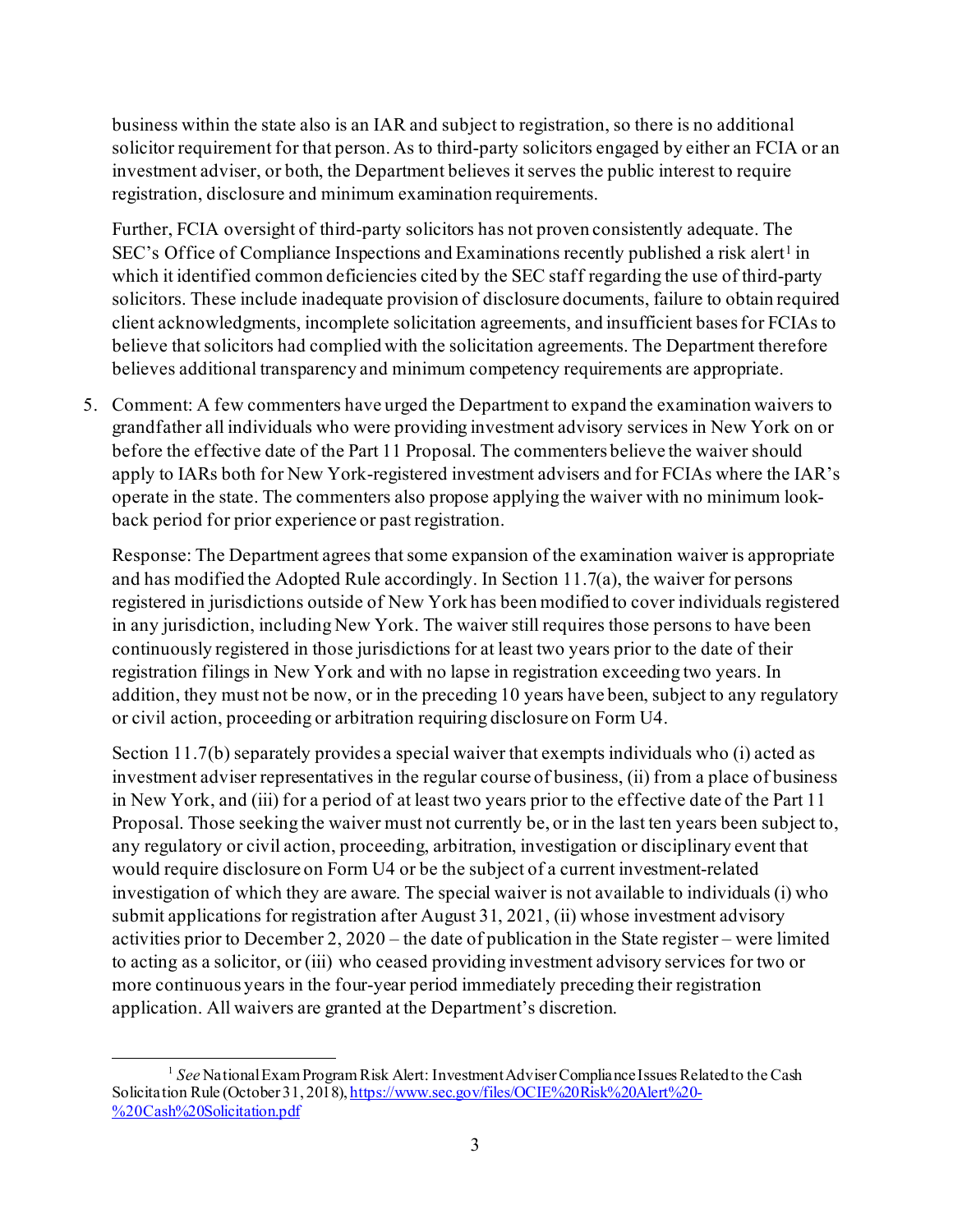Solicitors are excluded from special waiver eligibility because the limited scope of solicitor activities is an insufficient indicator of the experience necessary to merit waiving examination requirements during the implementation period. The deadline for requesting a special waiver is August 31, 2021, which allows nine months' notice from the date of publication of adoption of the proposal, to ensure timely receipt of registration applications and special waiver requests so that they do not arrive at the very end of the implementation period. All special waiver requests must be made on new Form NY-IASW.

Examination waivers granted before February 21, 2021 to IARs of State Registered Investment Advisers will continue to be honored, barring new information warranting a reevaluation or redetermination under 11.18.

6. Comment: A few commenters suggested that the Department expand the Part 11 Proposal's waivers for persons required to take and successfully pass the required examinations. One commenter believes the examination waiver for IARs registered in other jurisdictions should not have a two-year lookback requirement. Another commenter suggested the examination waiver should apply to anyone who at any time previously passed the Series 65 or a combination of the Series 7 and 66, and should not be limited to those who passed the examinations within two years prior to their respective applications for registration. Other commenters suggested that the waiver should apply to any person who currently provides investment advisory services in New York and who holds Series 7 and Series 63 certifications, or who previously held a Series 65 or 66 certification that lapsed due to non-registration or non-payment of fees.

Response: The Department maintains that applicants registered in other jurisdictions must show continuous registration for two years prior to submitting their applicationsin New York and requesting a waiver. However, the waiver provision is slightly modified to apply to those registered as an investment adviser representative in any U.S. jurisdiction in order to allow that same waiver to apply to New York registered investment adviser representatives in the future. The Department also maintains the two-year continuous registration requirement for waiver applicants. This requirement serves as an indicator that individuals obtaining the waiver are sufficiently experienced in the area of investment advisory services. This timeframe also is consistent with FINRA's expiration period and retesting requirement for individuals who pass the Series 7 and other licensing examinations, but who have gone two continuous years without employment with a FINRA-member. The Department declines to otherwise extend the waiver provisions related to prior investment adviser representative registration.

Separately, the Part 11 Proposal preserves the examination waiver for individuals who hold certain professional designations in good standing. The Department declines to expand the waiver to include other examinations or certifications.

7. Comment: One commenter requests clarification of the requirement under Section 11.7 of the Part 11 Proposal that individuals seeking a waiver from registration not have faced any regulatory action or arbitrations refers to Form U4 disclosable disciplinary incidents.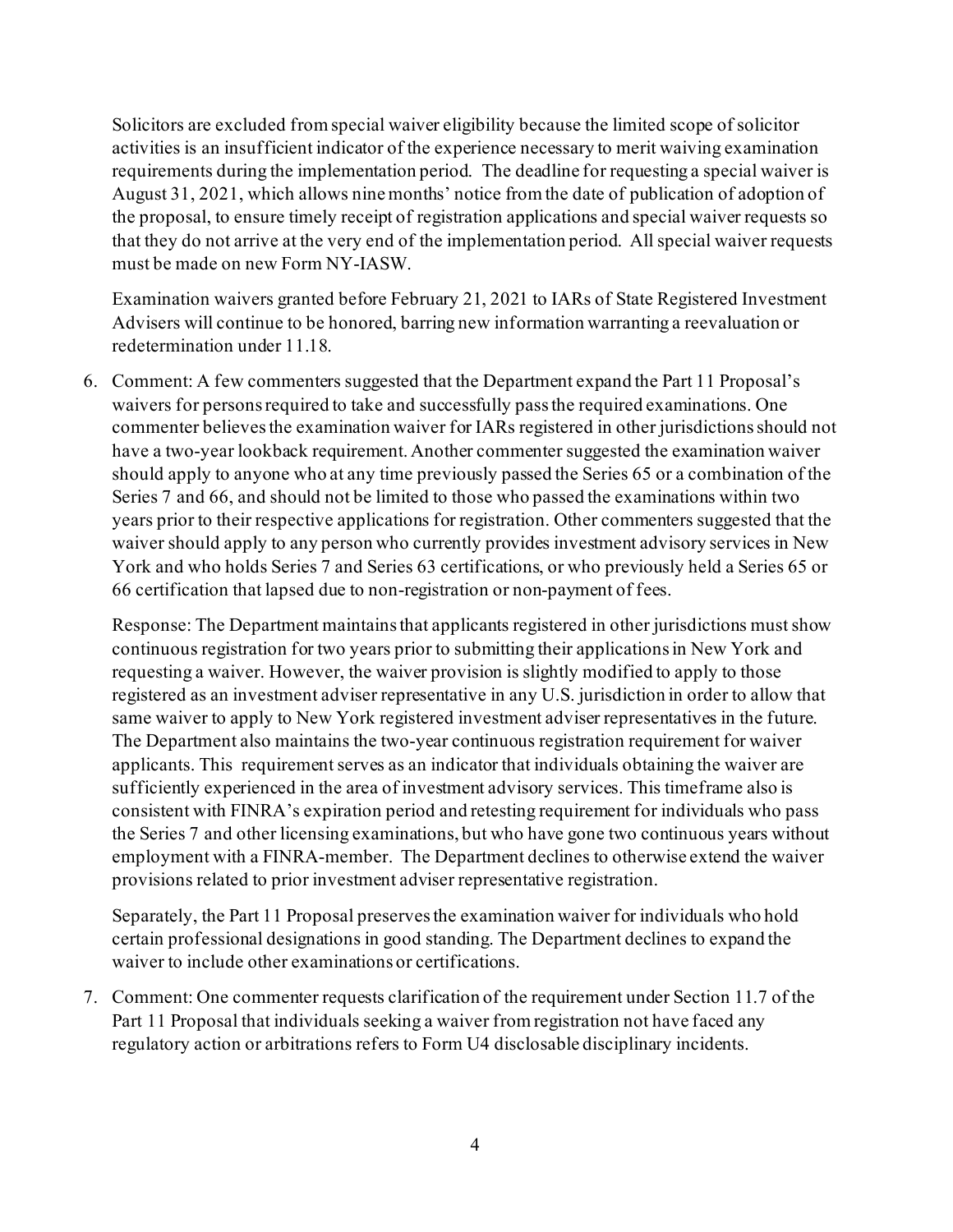Response: Applicants seeking an examination waiver under Section 11.7 must not be subject, at the time of application or in the preceding 10 years, to regulatory or civil actions, proceedings or arbitrations that would require disclosure on Form U4.

8. Comment: A few commenters have requested that the Department extend the compliance period for satisfying the new requirements under the Part 11 Proposal, particularly with respect to the examination requirements, from 60 days to one year. The commenters have cited difficulties caused by the 2020 COVID-19 pandemic and its impact on the State of New York as the hardest obstacle to overcome in terms of complying with the new requirements.

Response: The Department agrees that extensions to the compliance periods for the new requirements under the Part 11 Proposal are appropriate and has created an approximately yearlong implementation period (11.4(i)) and extended compliance period (11.6(b)), as well as a special exam waiver (11.7(b)) to effect those extensions in the Adopted Rule. The implementation period begins on the date of publication in the state register and ends on December 2, 2021. Individuals who provided investment advisory services prior to the effective date may continue their investment advisory activity so long as their applications are not denied and they have not failed to correct any deficiency. The extended compliance period also gives those individuals until December 2, 2021 to pass the required examinations. Those persons who are eligible and who seek the protection of these extensions must submit their registration applications by August 31, 2021.

Thus, the Department expects that all industry participants subject to the new registration and exam requirements will be able to continue their current business activity for approximately one year before an approved registration is required. The Department encourages investment adviser representatives to submit their Form U4 filings and schedule any required exams as soon as possible on or after the effective date to ensure sufficient time for review and processing.

9. Comment: A few commenters have requested that the Department lower the registration fees set forth in the Part 11 Proposal. The commenters are concerned that New York's \$200 initial and annual registration fee for both investment advisers and IARs is excessive compared to other states and could create a barrier to entry.

Response: The Department has maintained the \$200 initial and annual registration fee for both investment advisers and IARs as it is derived from GBL § 359-eee (7). The Department believes that the \$200 registration fee will not cause any barrier to entry across the investment adviser industry, which receives fees based on trillions of dollars in assets under management each year. Notably, the Adopted Rule contains registration fee relief for sole proprietorships under 11.4(h).

10. Comment: Two commenters have requested the Department more explicitly clarify under Section 11.18 in the Part 11 Proposal the circumstances under which the Attorney General would deny, suspend, revoke or condition the registration of an investment adviser, IAR, principal or solicitor.

Response: The Department is promulgating guidance that will be available on its website following publication of this assessment.